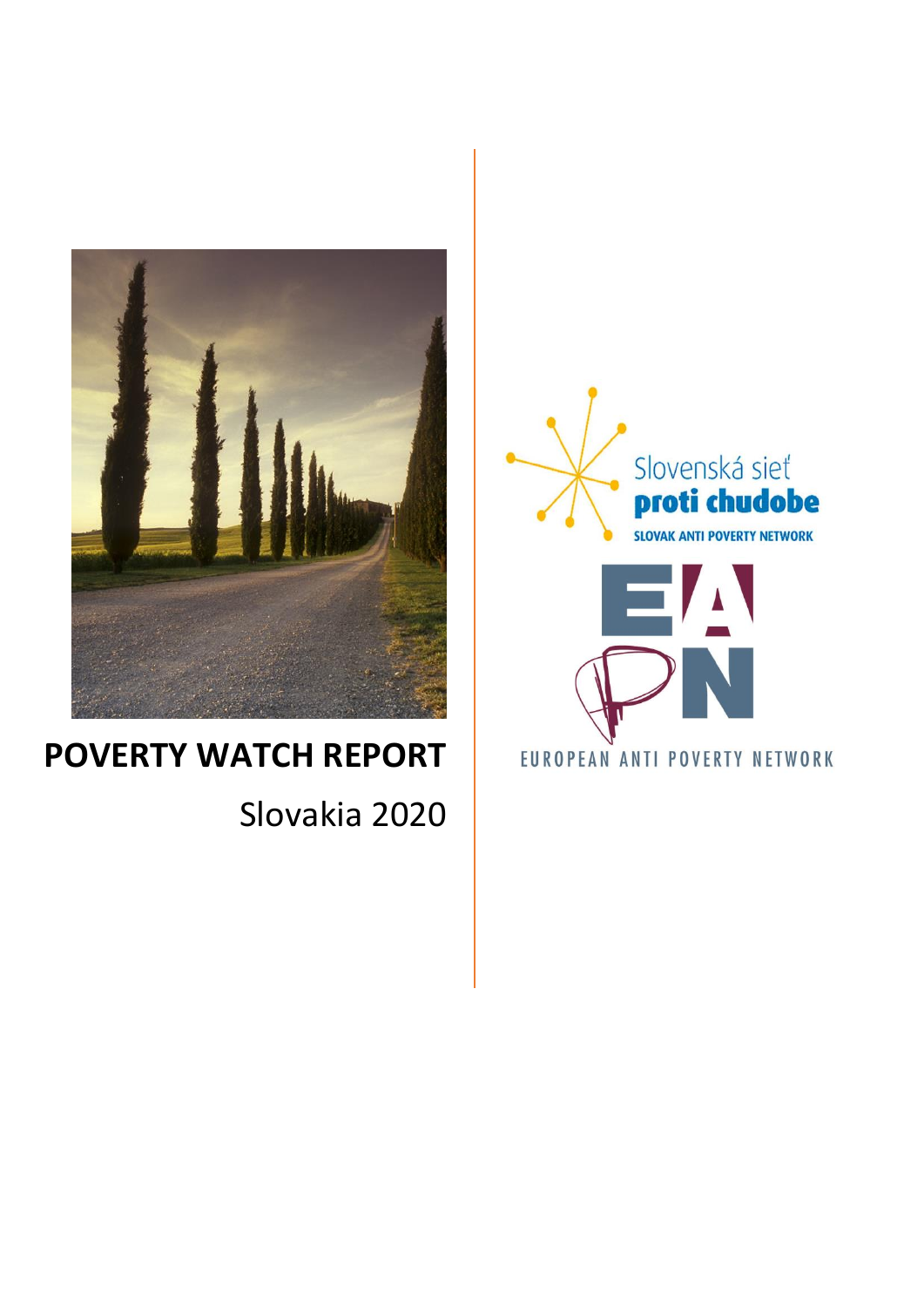# **Analysis of the current situation and Recovery Plan**

**The coronacrisis brought the worst fall of European economies since World War II.** The European Central Bank estimates an average decline in the Union's economies of 8 to 15% of GDP this year. It is an economic shock and a crisis that none of the EU countries has caused. And yet each of them must pay for the situation. Germany and France have come up with an offer to create a Europe-wide common recovery fund of **EUR 750 billion** to save the economies and social systems of the EU countries in the years 2021-23, proving that the European Union is viable, actionable and cares about each Member State – about us. And that means a lot to SAPN.

Slovakia is entitled to **EUR 7.5 billion** from the **Recovery Plan** in the form of grants to revitalize the economy after the crisis caused by the COVID-19 pandemic. Slovakia could conveniently borrow another EUR 6.5 billion from the EU. Thanks to this Recovery Plan, Slovakia has a unique chance to move a long way forward in the coming years. On the one hand, however, there are plans, on the other their implementation. **How to modernize Slovakia so that we can become one of the developed European states and avoid the fall of many into poverty?**

Slovaks are not ready for the crisis. Slovaks' financial assets are among the lowest in the EU, but also among the lowest in the region of Central and Eastern Europe, the Working Poverty Association found out based on the Allianz Wealth Report 2020. The average Slovak has savings of EUR 6,778, while only Romanians are in a worse situation in our region.

In 2018, GDP per capita reached 78% of the EU average (in purchasing power). In economic terms, Slovakia has caught up with countries such as Portugal and Greece, but it has been based only on low wages. This is one of the reasons why the fund of EUR 7.5 billion for Slovakia was called **Modern and Successful Slovakia.**

Our companies invest little in research and innovation. Not only is their competitiveness reduced, but outdated technological equipment has a higher energy intensity and it pollutes the environment.

That is why in **POVERTY WATCH REPORT 2020** we think about solving the biggest problem that has an impact on the increase or decrease of poverty in Slovakia, in Europe, and in the world. We analyze today's current (mainly social) situation after the first wave and during the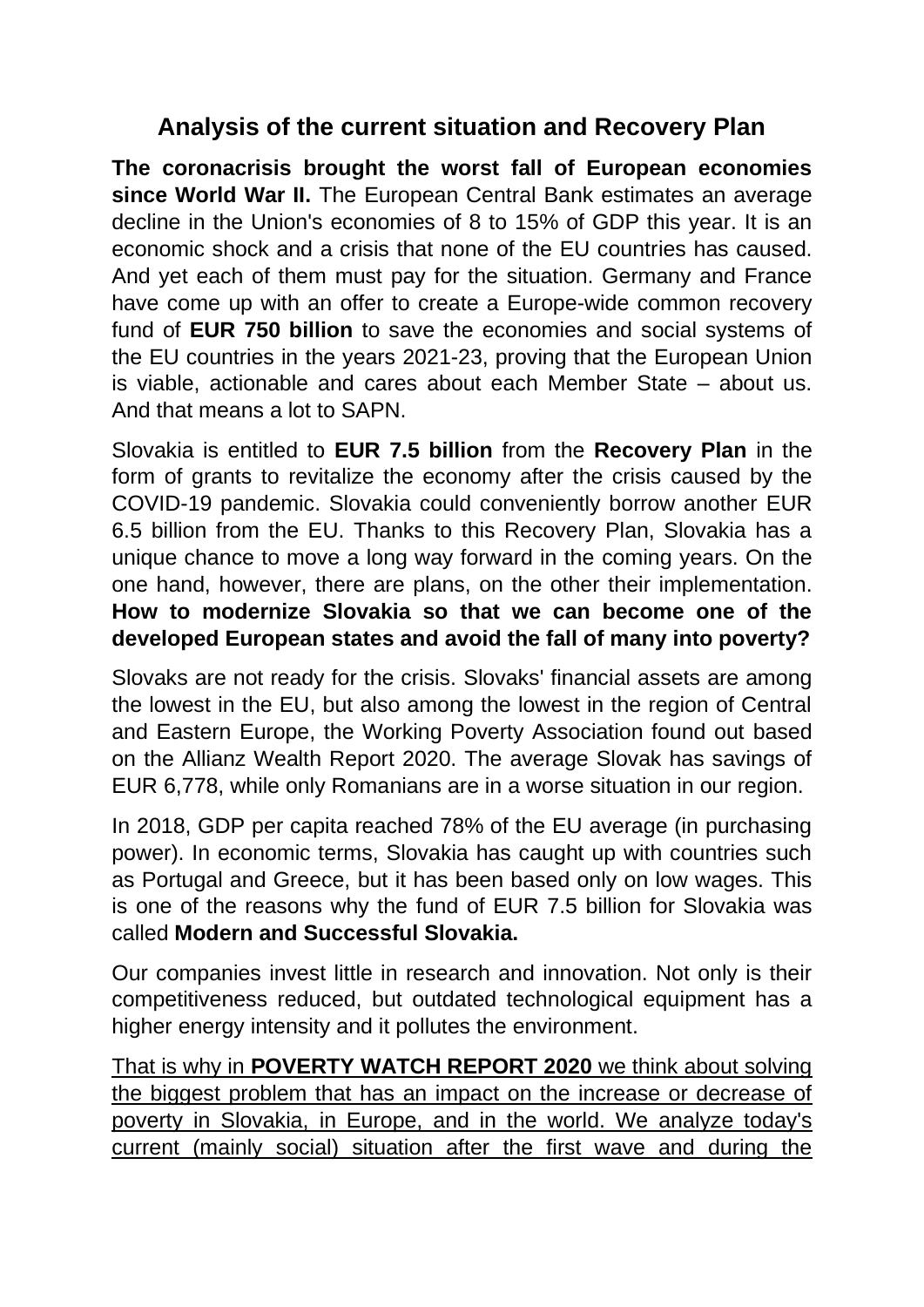second wave of the coronavirus pandemic and get acquainted with the tools and long-term plan of Slovakia and the EU.

Measures financed by loans are not only aimed at rescuing the economies affected by the crisis, but also at **reorganizing the economies** of the Member States and standardizing them across Europe. The basic idea is that the EU will borrow up to EUR 750 billion in international financial markets, which it will then use - mostly as grants and subsidies - to support the worst-affected sectors of each Member States' economies. The money will then be distributed in the form of targeted grants and support programs within the Union's budget and will be managed by the European Commission. The Commission will also be important in analyzing which sectors of the Member States' economies the money will go to. In Slovakia, we are expected to reduce poverty and eliminate the so-called "hungry valleys". It is therefore good information that one billion euros will go to the 2nd largest minority in Slovakia – the Roma – and there is a mutual benefit to integrating this minority into society as an investment.

**The coronacrisis has reopened the debate on basic income.** In this model of the money support by the state for each citizen, there is also the protection of people in case they lost their job. Originally, the **universal basic income** went hand in hand with digitization and automation and it has already been tested by some EU countries. However, the coronavirus pandemic took many jobs even earlier. According to the Slovak government party Za Ľudí (For the people), this could help the art industry and culture in Slovakia, in which people have been left without income while they would like to work.

During the pandemic, we realized **the importance of digitization** of individual sectors (in sales and purchases of goods, in public administration, in education, in healthcare, etc.). The subsidies are meant to be for the European standardization of digital networks and other strategic sectors, which should create independence from non-European suppliers.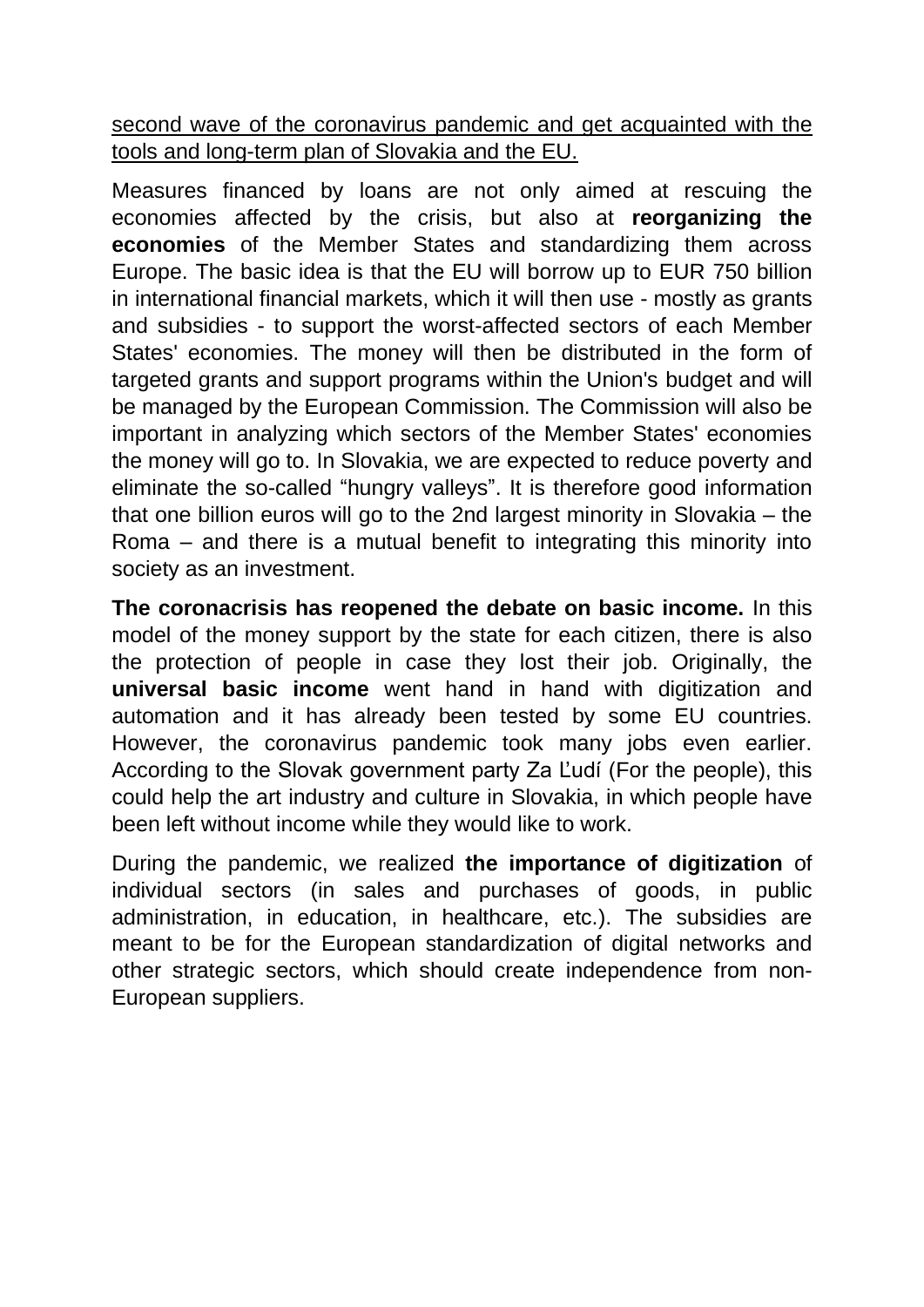# **SAPN and the situation in Slovakia**

**Slovak Anti-Poverty Network** (*SAPN*) is the Network of Non-Profit Organizations founded in 2004, aimed at protecting human dignity in every area of life. It brings together socially oriented NGOs, united by efforts to fight against poverty and social exclusion, mutual alienation of social strata, political indifference, social polarization and disrupted social cohesion.

# **Poverty has not disappeared from Slovakia**

According to the European Commission's definition of poverty, people in this category have such a low income and standard of living compared to other people in their home region or country that they have difficulty engaging in normal economic, social and cultural activities. According to statisticians, people earning less than 60% of median income are at risk of poverty.

**Almost a million people live in Slovakia below the poverty line.** We expect that greater poverty will also affect Europe, including Slovakia, where in the case of material deprivation, we are talking about an increase in the number of people in this category from the current 430,000 to something around 450,000," said Lenka Buchláková, an analyst at bank Slovenská sporiteľňa. In Slovakia, currently 16.3% of families are below the poverty line, which represents 872 thousand people. As a result of the pandemic, another 50,000 people may be in this category. In our case, it determines from the limit of EUR 373 per month for a one-member household. In the case of a household with 2 adults and 2 children under 14, it is EUR 780 per month. In Slovakia, the unemployed are the most endangered group (58.3%). Only 9% of employees face the risk of poverty and social exclusion. In the case of gender, the risk is the same, with people who have children (18.9%) being somewhat more at risk, as they have higher monthly expenses.

,,We also have unflattering statistics on child poverty. In Slovakia, 19.9% of children are at risk of income poverty, while the persistent poverty among children under 18 is twice as high as in the entire population. In recent years, the risk of poverty for households with three or more children has also increased to 35.4%, and in recent years it has been higher than the European average in Slovakia," added Buchláková.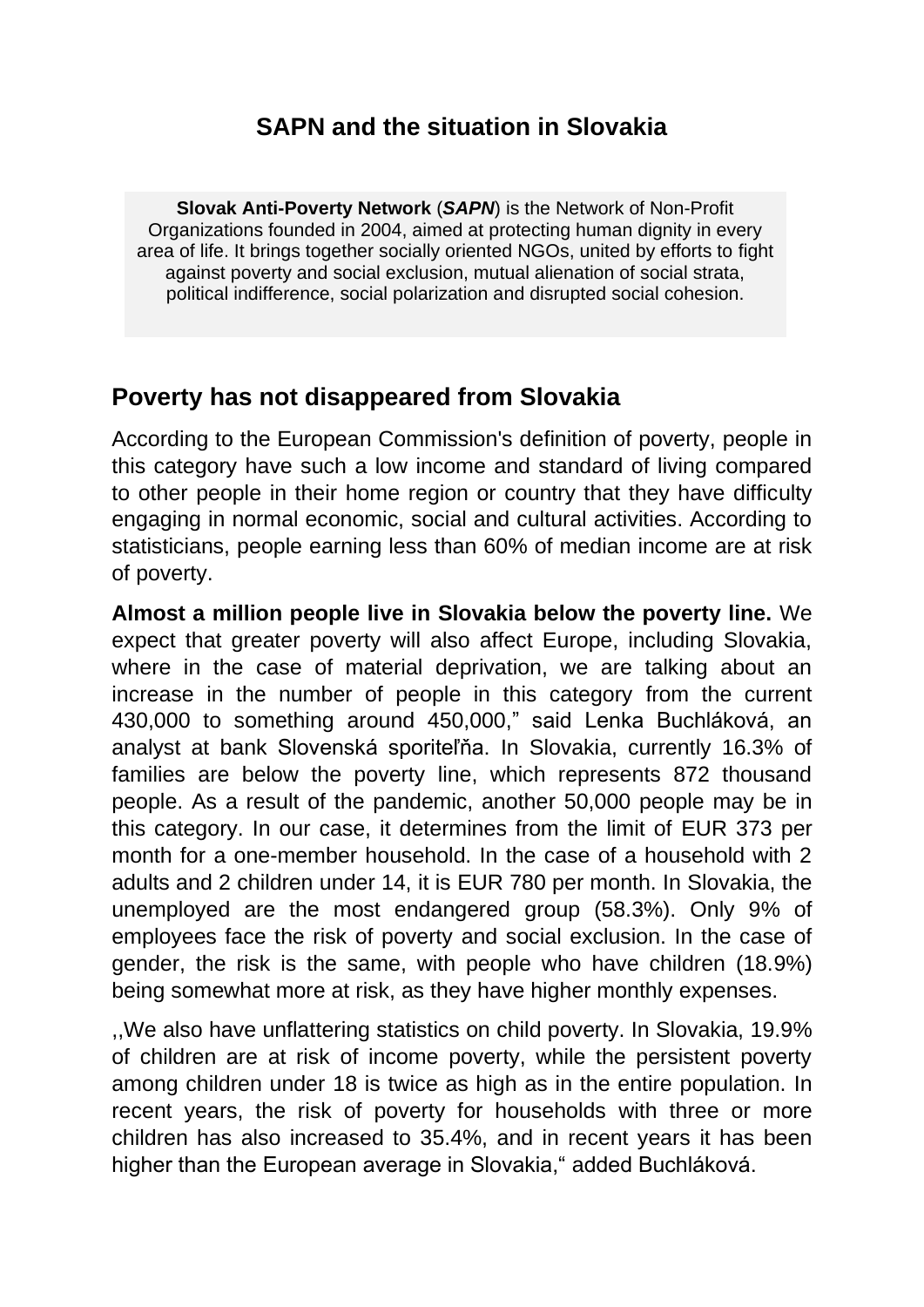As many as 50.9% of single-parent households and 38.6% of households with three or more children could not cope with unexpected expenses. 30.2% of single-parent households and 24% of households with three or more children cannot afford meat food, fish or poultry every other day.



,,After the crisis, especially in 2010, the number of people in this category grew significantly. The reason was redundancies, record unemployment in the country, a general economic downturn. Despite the fact that we are currently experiencing a public health crisis – the causes of the crisis are different than in 2009, but the literally stopped economy will be under the rise of unemployment and lower living standards." added Buchláková.<sup>1</sup>

<sup>1</sup> source: TS Slovenská sporiteľňa, Lenka Buchláková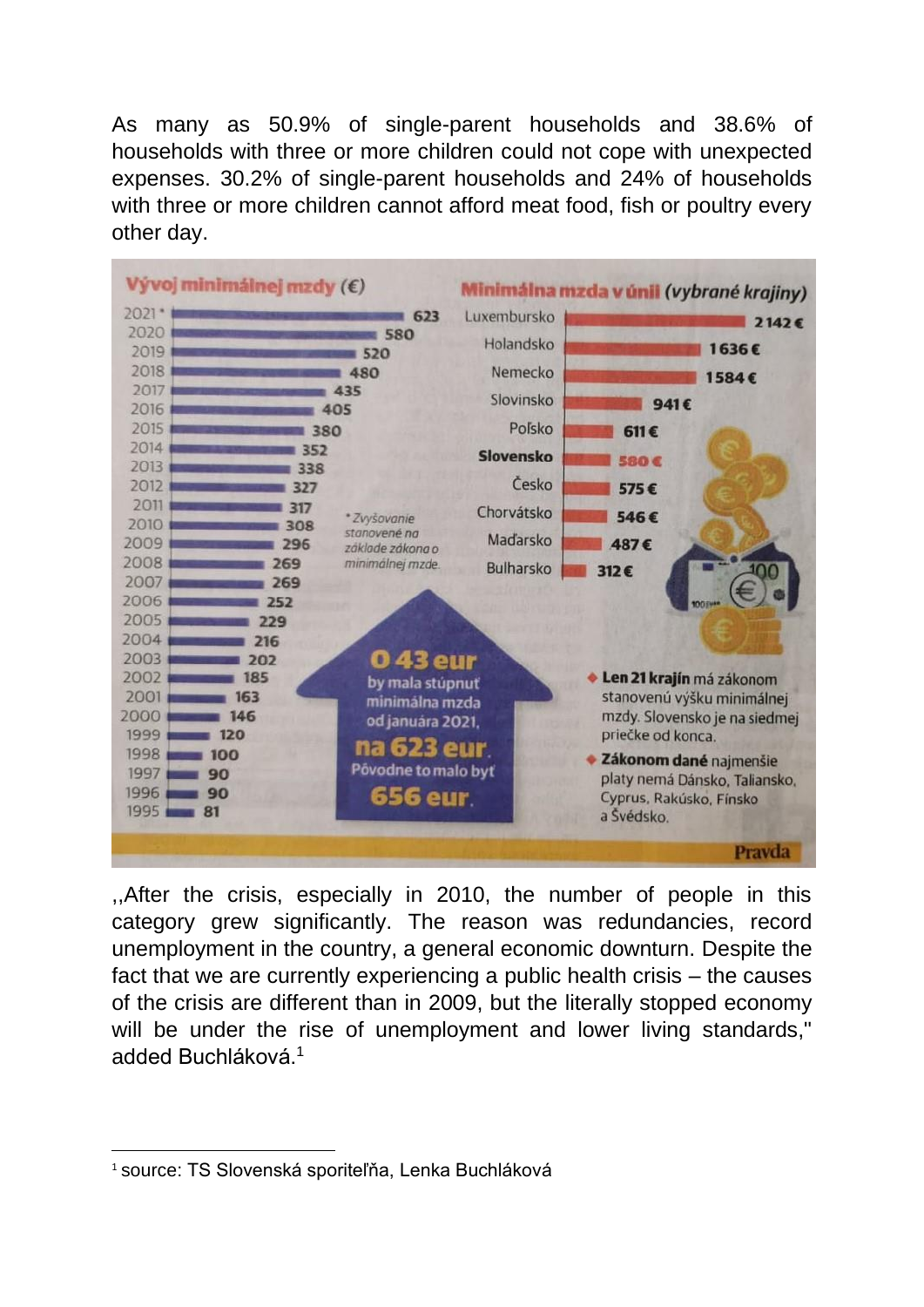# **The first wave of the pandemic and measures**

Slovakia managed the first wave of the pandemic without major problems. We had the lowest number of infected people and the lowest number of deaths caused by COVID-19. However, the number of deaths increased to 54 by 2nd October 2020. 251 patients are currently hospitalized, 215 of whom have confirmed the disease. 24 people need the support of lung ventilation.

According to a September 2020 survey by Datmar and Mnforce, the vast majority of people spend as much or even more money than last year. This is related to the fact that we in Slovakia have not had the same experiences as in the other European countries – massive deaths caused by COVID-19.

Overcoming the first wave without major problems was mainly because of the measures of **the newly elected government with Prime Minister I. Matovič, who to this day not only verbally prioritizes the health of citizens and their lives.** The government has given pandemic experts the opportunity to make erudite decisions, without political pressure, without pressure from those who focus more on economic values than on health or social values. Another important step of the new government was to **inform the citizens in detail** about the facts directly after the end of professional discussions and meetings. Daily multi-hour press conferences were open to discussion to journalists which could ask for details and receive answers directly from experts. Mass media as well informed in detail for people who did not have the opportunity to hear or watch a press conference of experts with the Prime Minister and they informed not only about the situation in Slovakia, but also around the world, especially in the neighboring countries and in Europe in general. At the same time, telephone numbers were set up where citizens could obtain further information. The vast majority of TASR (News Agency of the Slovak Republic) respondents (90%) have agreed with government actions and consider government action to be appropriate. Only 1% of the adult population did not change their behavior and these were mainly manual workers with lower education aged 40-65 years. On the contrary, up to 95% of the Slovak population underwent  $5 - 7$  measures. The survey shows that more than ¾ residents fear that they could become infected. 90% of respondents have a positive expectation that the situation will return to normal within a year.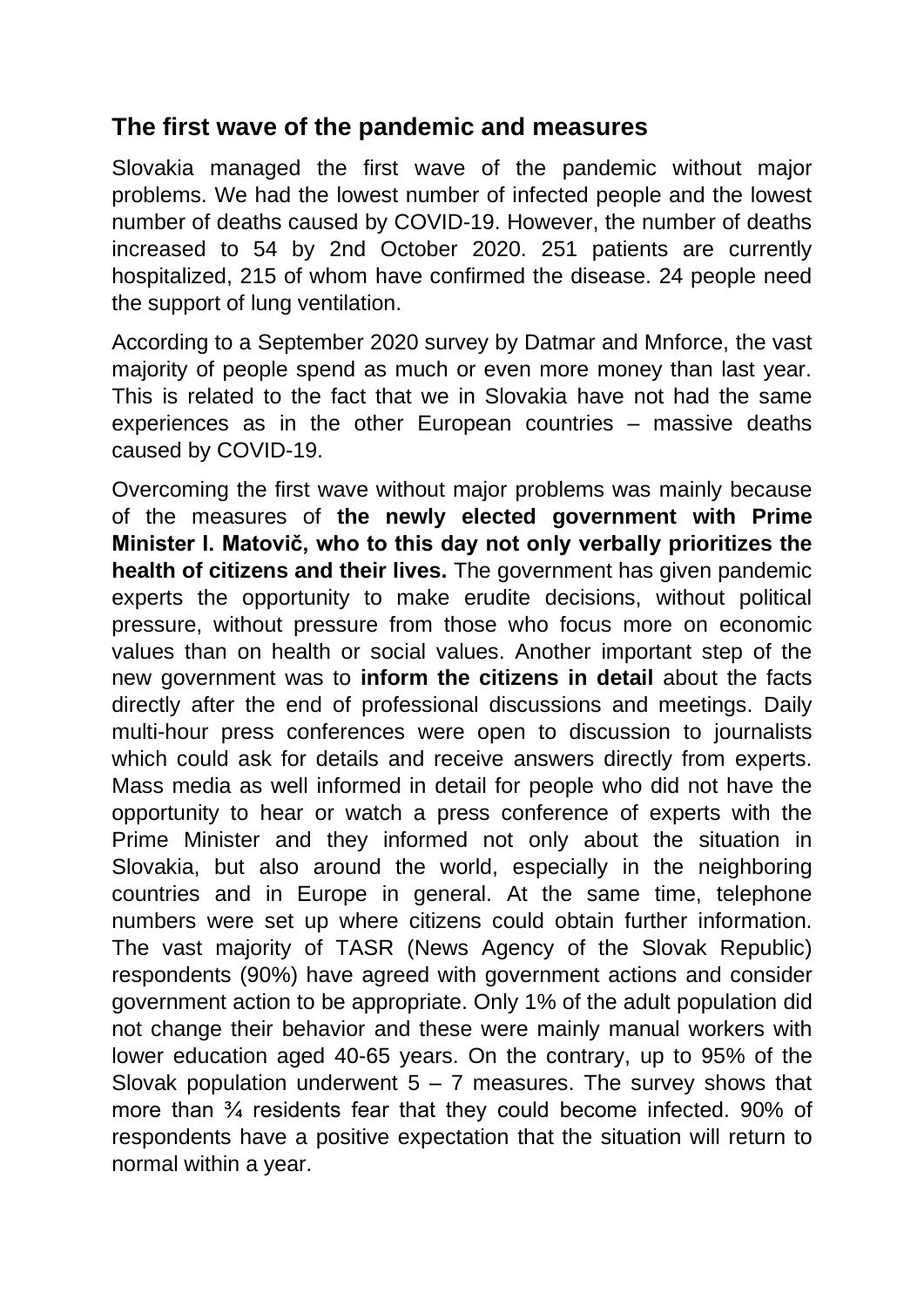

Even though the first case of infection in Slovakia came from abroad (from northern Italy) and we were not affected to a large extent, we responded promptly, based on the events in Italy and Spain. Compared to developed European countries, we have weaker healthcare, a shortage of nurses, doctors – many of whom work in neighboring countries due to higher pay – and many hospitals are postponing the necessary renovations for a long time due to lack of funding. For this reason, our experts, together with the new government, decided not to take risks at the very beginning, not to endanger human lives, and a partial lock-down was implemented. Schools and universities were closed, parents stayed at home with their children, and if possible, work and schooling processes were changed to home-office and homeschooling. Many workplaces had limited operations due to the absence of orders from abroad.

A pandemic is a living process in which we must accept improvisation and efficiency as well as a change of decision from day to day. According to Slovak professor Krčméry, **the main problem in Europe is skepticism, misinformation, and anti-vaccination activities in general.** This may cause the disease to persist even if the vaccine is available and it will unnecessarily cause a further increase in the numbers of weak, vulnerable, disabled, poor people, and families.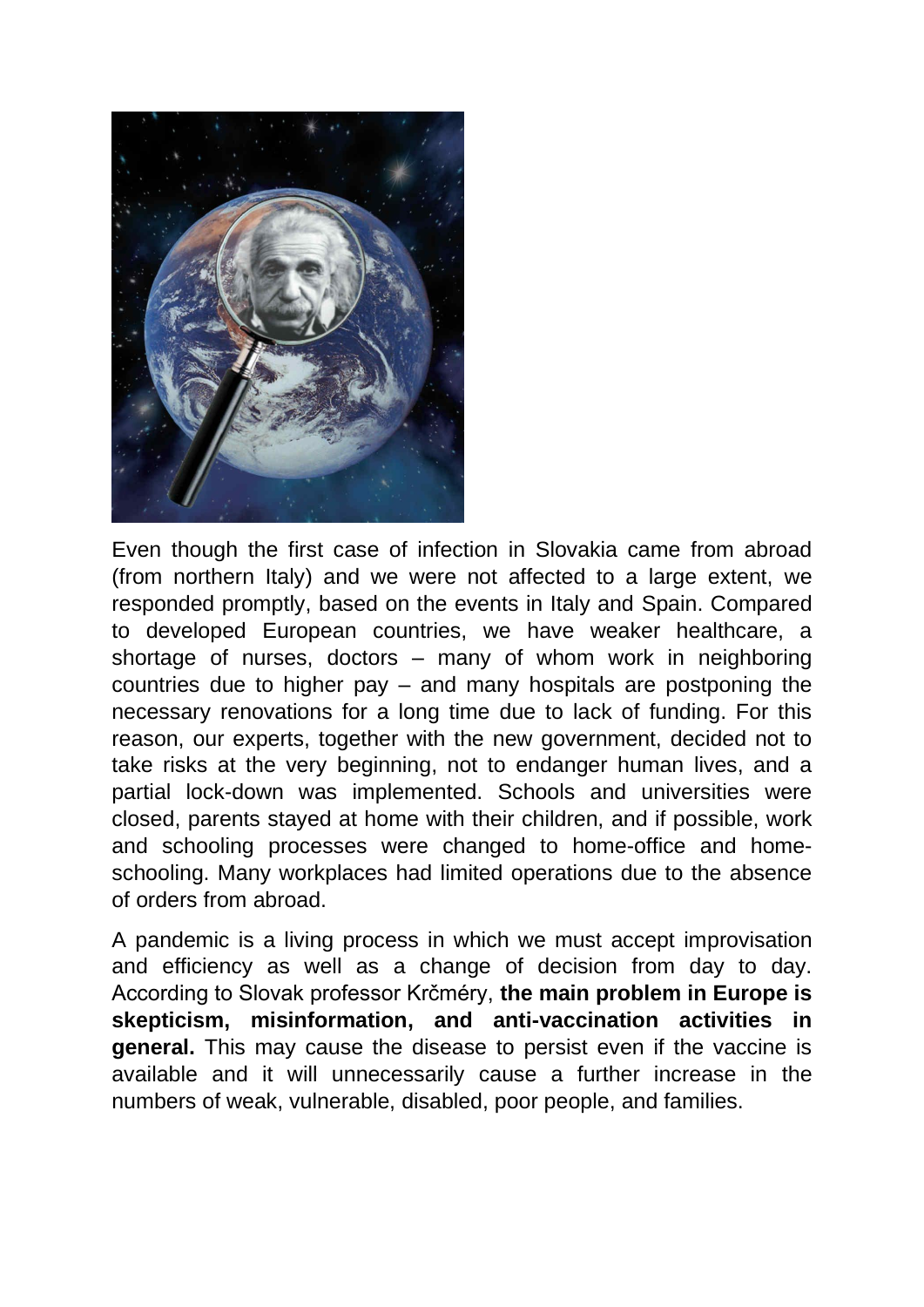# **The relationship between pandemics and ecology and quality of life**

Ecological activities relate to economic and social ones. In Slovak conditions, three billion euros would help to cover the needs of more than a million households with renewable resources. Buildings are responsible for 36% of emissions and 2/3 of Slovak apartment buildings, family houses and public buildings are in the original state in which they were built under socialism between the years 1960 and 1990. During the construction of new neighborhoods and reconstruction of buildings, architects and builders should be well prepared from schools and universities to choose the best available materials - such as wood.

**The #StayHome movement and the slowdown of life have proven themselves in various spheres of everyday life.** Measures and restrictions on travel and tourism have significantly contributed to the reduction of carbon dioxide emissions. Daily global emissions fell by as much as 17% at the beginning of April compared to last year. The decline was caused by state measures to slow the spread of the new coronavirus. In a study published in the journal Nature Climate Change, the researchers also estimated how much the measures could reduce year-round carbon dioxide emissions. The largest decline was in air transport and by April 7 it was up to 60% lower than in the same period last year. Aviation was followed by land transport with 36%, of which 21% was public transport.

Carbon dioxide emissions need to be reduced by 7.6% in each of the next ten years. Thanks to the pandemic, total emissions could be reduced by 4% by the end of this year if we maintained our current lifestyle and did not return to the way of living before the pandemic. In this way, global warming can be slowed down, and carbon neutrality achieved.

# **The negative impact of a pandemic on quality of life**

# **1) Children and education.**

The pandemic brought a distance form of teaching to schools and there was a problem with children who do not have access to the Internet or technical aids. These are mainly children from poor families, living mainly in certain regions, for example in some poorer Roma communities. According to research by the Institute of Educational Policy, which was carried out in cooperation with the National Institute of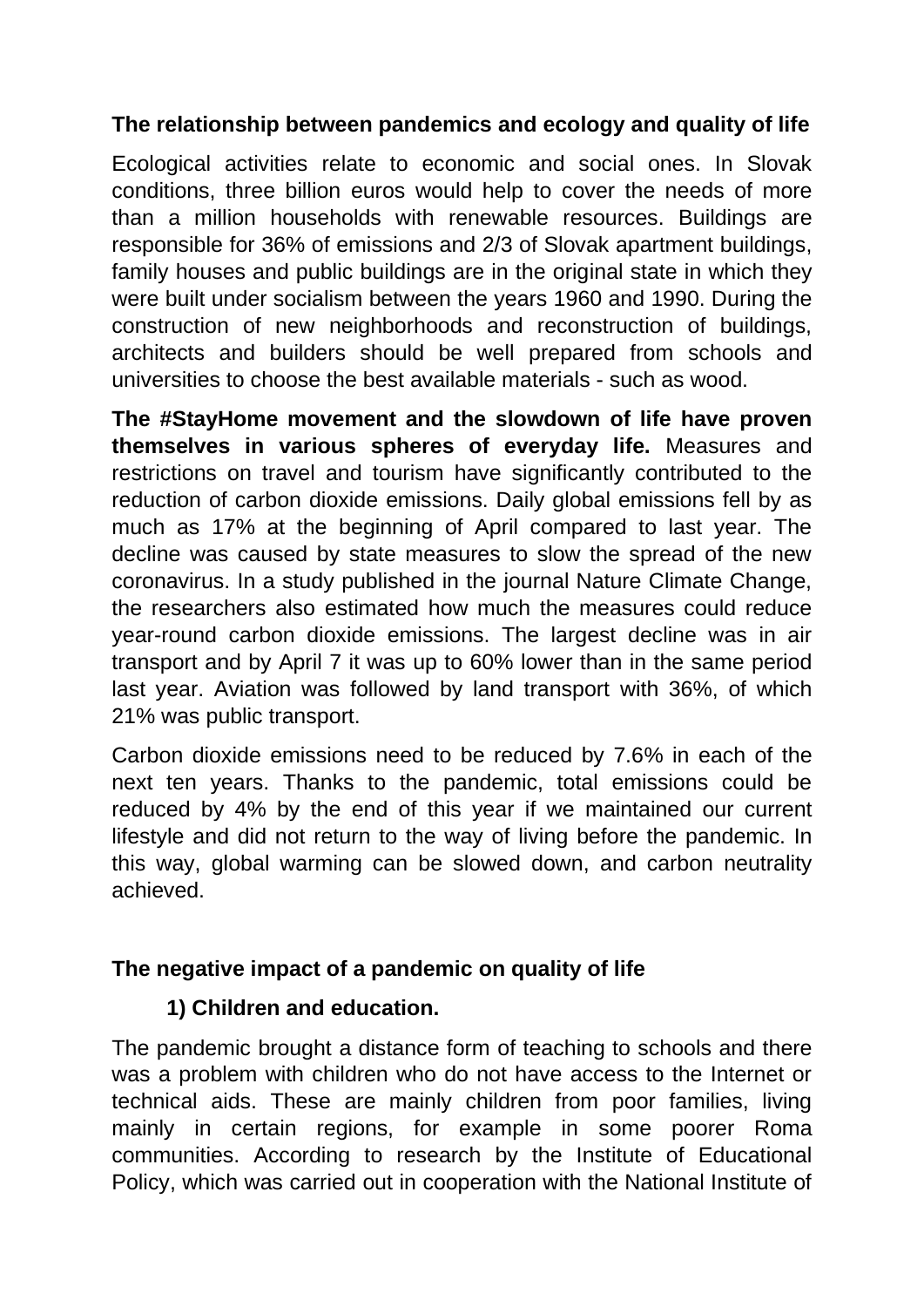Certified Measurements, **52,000 children did not participate in education after school closure.** Of these, up to 2/3 come from regions with poor Roma communities: Prešov, Košice and Banská Bystrica. This is 7.5% of the total student population of primary and secondary schools in Slovakia.

The research confirmed the assumption of multiple social exclusion of the poorest (usually Roma) children, mostly from eastern Slovakia. The numbers are alarming. It shows the state's inability to provide access to education for tens of thousands of children in times of crisis. In their report, they stated that up to 128,000 children are without an Internet connection, of which 83% were from primary schools. Teaching from worksheets did not work for these children either because today's automatic social scholarship in the same amount of EUR 17 does not motivate parents enough to pay attention to the preparation of children and their success.

The Office of the Attorney of the Government of The Slovak Republic for the Roma Community, headed by Andrea Bučková, confirms from its findings that the problem is nationwide. "During distance education, we identified the lack of aids (writing utensils, paper, etc.) and the lack of technical equipment for distance education as the main problem for the poorest children," says Bučková. In such a case, **there is a risk of losing skills, learning habits, and acquired knowledge.**

The problem of unavailability of education during the pandemic for the most vulnerable children has shown complex difficulties in education. According to teachers and school principals, poor children will catch up with this outage for years. Therefore, **the Minister of Education of The Slovak Republic allowed these children to learn for 3 weeks during the summer holidays** together with teachers in schools, also in cooperation with activists, non-governmental organizations, to start the day's routine and catch up with missed schoolwork. There was a great interest in the summer education of students. It took place on a voluntary basis and was decided by the principals and parents. Other methods of education than just classical education have been also used. Students of pedagogical schools are preparing to help these children even during the 2nd wave of the pandemic in case of the closed schools.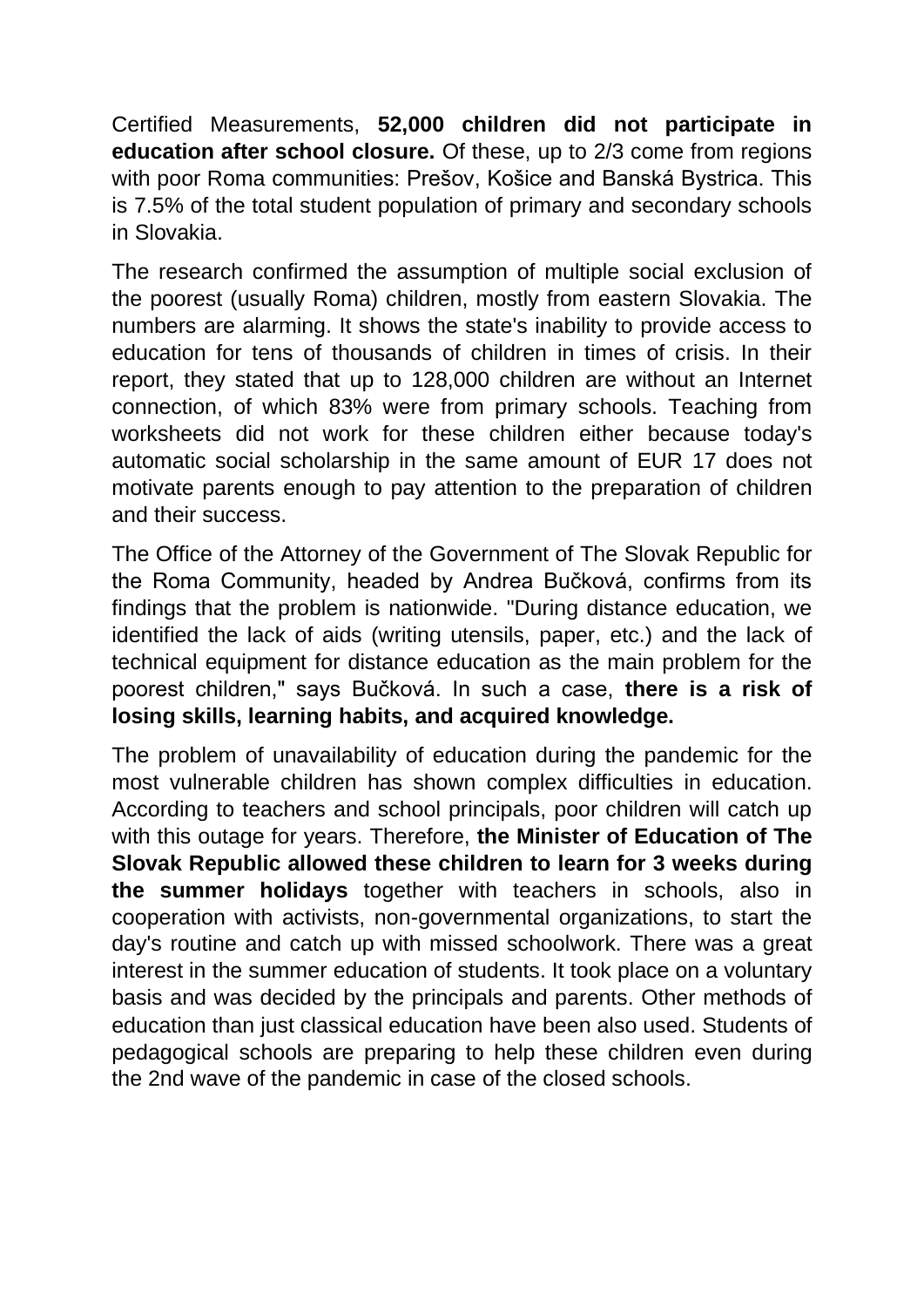# **2) National minorities**

## **In Slovakia, approximately 440,000 Roma live in approximately 600 settlements.**

There were cases of infection from abroad (from the United Kingdom) in Roma settlements near Žehra, to where a Roma family returned home after the outbreak of a pandemic, but without compulsory placement in the state quarantine associated with testing for COVID-19. Žehra is one of the localities where the state has closed entire Roma villages, in which approximately 6,000 people live. However, domestic quarantine is almost impossible to maintain in a household with sometimes up to ten inhabitants, which has caused the growth of infected people. From the beginning, people were not aware of the seriousness of the disease, many activists (also from our network) helped with education in person and the crisis staff and the prime minister themselves came to this area. Gradually, the people there acquired hygienic habits.

**The pilot testing of settlements has had relatively favorable results. Out of more than 100 tested settlements, the infection was confirmed in 16, and only in three of them there was a larger number of infected.** There is an organization called Healthy Regions (which is under the Ministry of Health of Slovak Republic) which is present mainly in marginalized Roma communities and continues to promote health in public health and their aim is mainly prevention and effort to create better conditions for health at the community level. Especially for vulnerable people, the help and work of NGOs have proved to be extremely useful, as the "service" of the state at the local level for disadvantaged populations – not only for Roma, but also for the elderly or homeless – with the transition from socialism to the market economy ceased to be supported and problems began to arise, the solution of which was taken over by the non-profit sector. The COVID-19 pandemic also revealed that the most affected by this disease are the poorest and most vulnerable, who do not have adequate and healthy food, a room for home quarantine and isolation, do not read newspapers, do not watch television and due to the worse financial situation, they miss basic aids such as a thermometer. **These people need the information to be delivered to them in person.** Members of non-profit organizations, also associated in our network, also played this role during the pandemic. In the settlements, the life expectancy is 10 years lower than within the national average. The number would be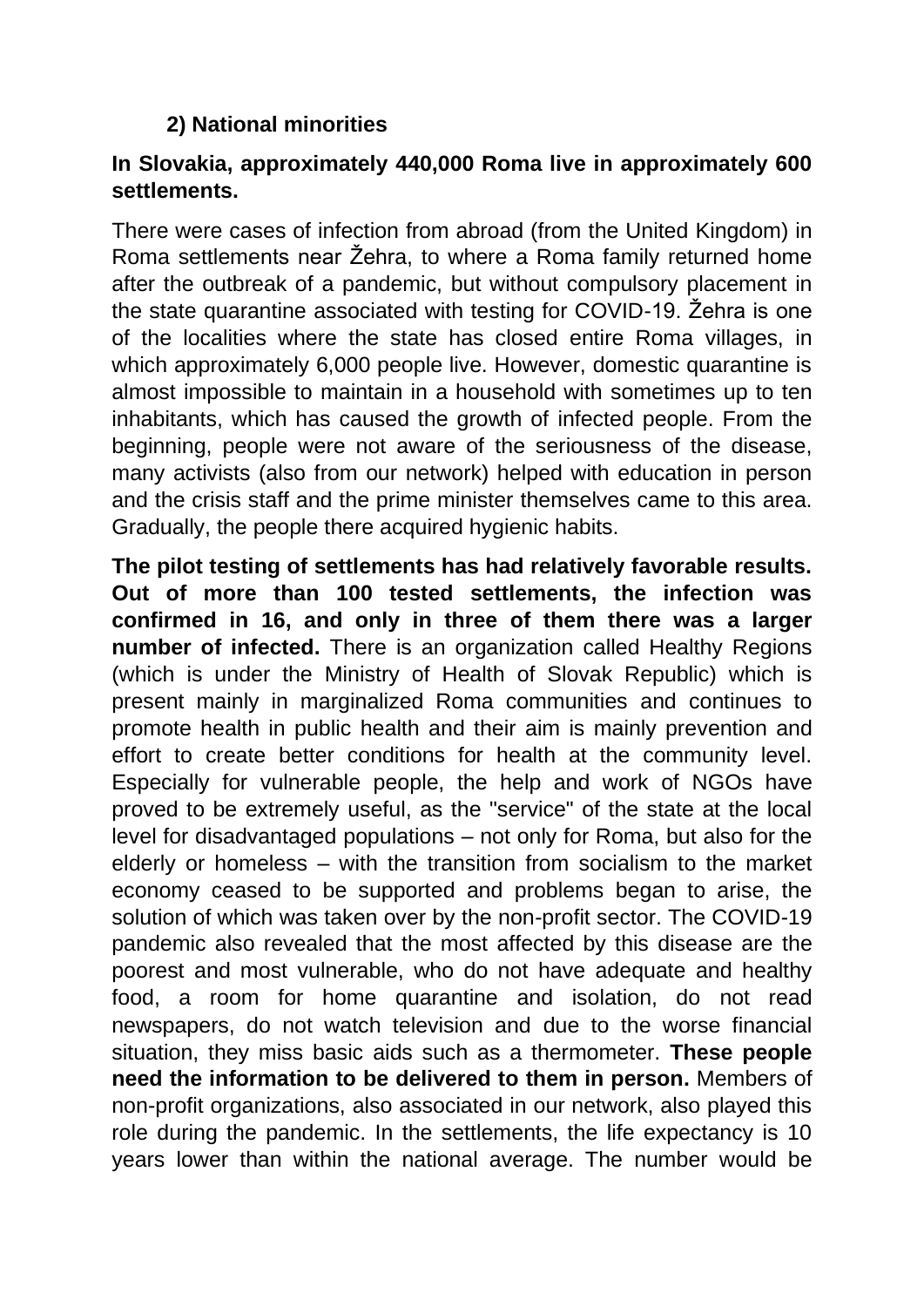larger, as the average also includes Roma from settlements. However, even Roma living outside settlements, even though they have a higher average age, do not reach the level of health of the majority society.

However, since the beginning of the pandemic, we have seen that hospitals are ready for the immediate hospitalization of patients from closed settlements at increased risk. The entire staff of experts also moved directly to the territory of the settlement to be nearby and promptly solve the emerging problems.

It turned out to be a more appropriate option, if necessary, to set up a **"green zone"** directly in the settlement than to move the infected against their will to a state quarantine facility. During the pandemic, especially in the screening of Roma settlements, there was help by the army as well.

## Long-term problems of national minorities

According to the Evaluation Report of the Committee for National Minorities and Ethnic Groups on the Support of Cultures of National Minorities, on the State of National Education and on the Use of Languages of National Minorities for the Period 2017-2018 by Alena Kotvanová, the following minorities live in Slovakia:

Bulgarian, Czech, Hungarian, Croatian, Moravian, German, Polish, Roma, Ruthenian, Serbian, Ukrainian, Jewish.

For the year 2018, an amount of EUR 7,680,000 was allocated to support the culture of national minorities, funds were disbursed for 1,447 projects (there were 679 unsupported projects) in the amount of EUR 7,251,689. As much as EUR 428,311.00 remained unpaid, of which more than 50% was for Roma (EUR 258,722). Compared to other minorities, the Roma professional councils did not distribute the most funds, both in absolute numbers and in terms of the share of the total allocated amount for the given minority. An amount of EUR 1,720,320 was set for Roma culture (the second highest, after the Hungarian minority, for which funds of EUR 4,070,400 were earmarked) and an amount of EUR 1,461,598 was paid. 196 projects were supported, 159 projects remained without support.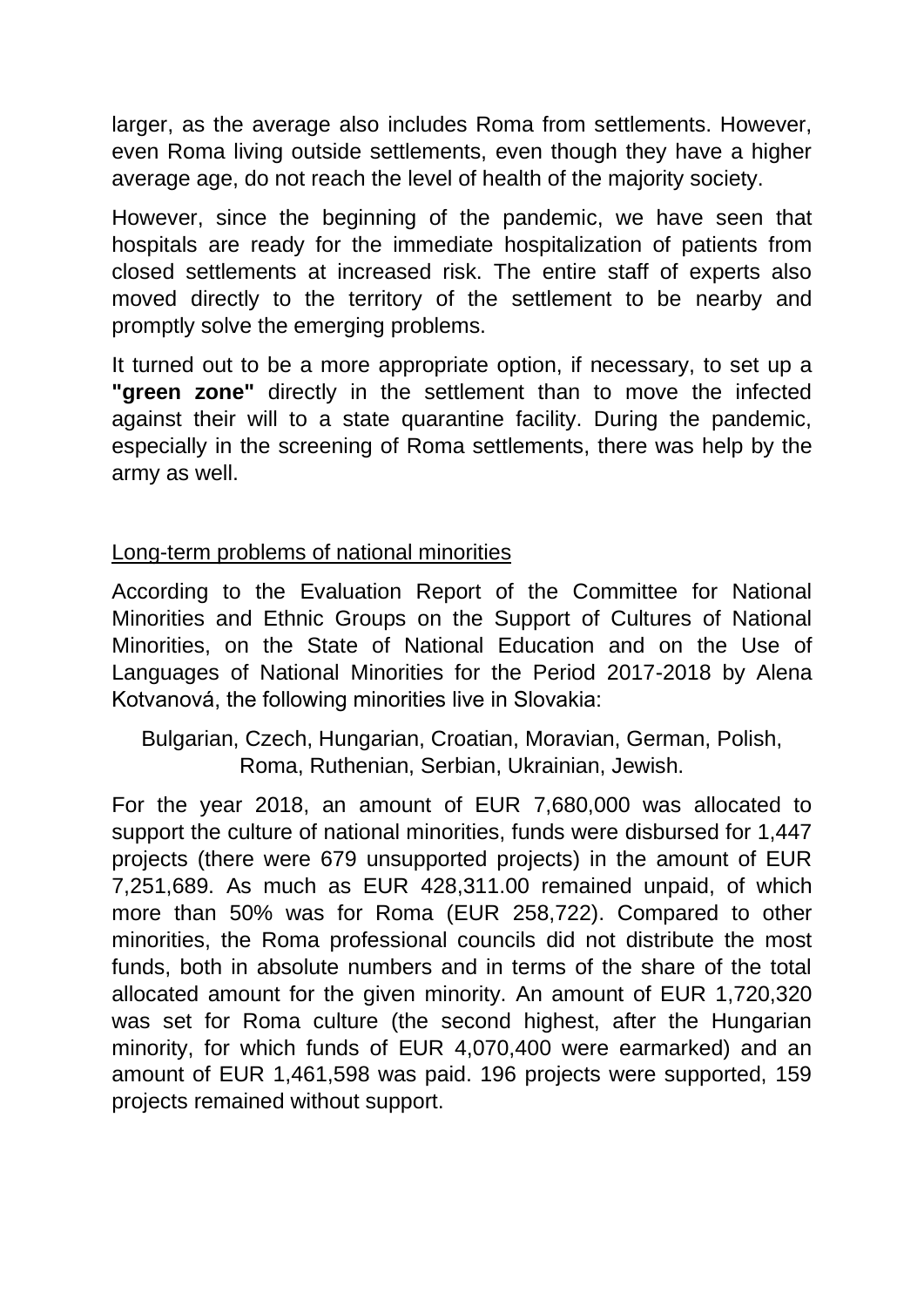In the academic year 2019/2020, the university study of the Romani language of pedagogical was opened for the first time at the University of Prešov. The study is covered by the Institute of Roma Studies

In order for members of minorities to be employed, they need to speak Slovak. However, the self-confidence and the need for this second largest minority in Slovakia are also important, so that they have a need for education, to be proud of their roots and culture, to overcome stigmatization and prejudices more easily, which prevents them from cooperating and proactivity towards the majority.

The right to education in the language of a national minority is not fulfilled in the case of the Roma (as one of the few national minorities) in the Slovak Republic and this is one of the largest minorities (estimated at more than 400,000) In connection with Roma education, inclusive education and the availability of quality education for pupils from marginalized Roma communities are discussed, less attention is paid to education in the Romani language, when - as mentioned above, the Ministry of Education, Science, Research and Sport currently declares the need to support the introduction of the subject Romani language. Most of the time, however, we encounter an interest in using language as a tool for compensating for social inequalities (the language barrier of some Roma children entering the school system), less in the context of supporting the national minority. The correctness of prioritizing the solution of problems connected with the education of children from marginalized Roma communities is unquestionable, within the support of the national minority, however, targeted state intervention in the area of the development of national education outside the context of "social disadvantage" is also valued SAPN project.

# **3) Seniors, older people**

## **More than 872 thousand people aged 65 and over live in Slovakia and are most at risk of infection with COVID-19.**

At the beginning of the pandemic in April, three seniors were among the first victims in the Home for the Elderly in Pezinok near Bratislava. 55 seniors were infected, so the experts and the prime minister decided to test the Homes for the Elderly as a matter of priority and avoid deaths in these facilities. **In facilities in Slovakia, of which there are 1266**  according to the data of the Ministry of Social Affairs of Slovak Republic,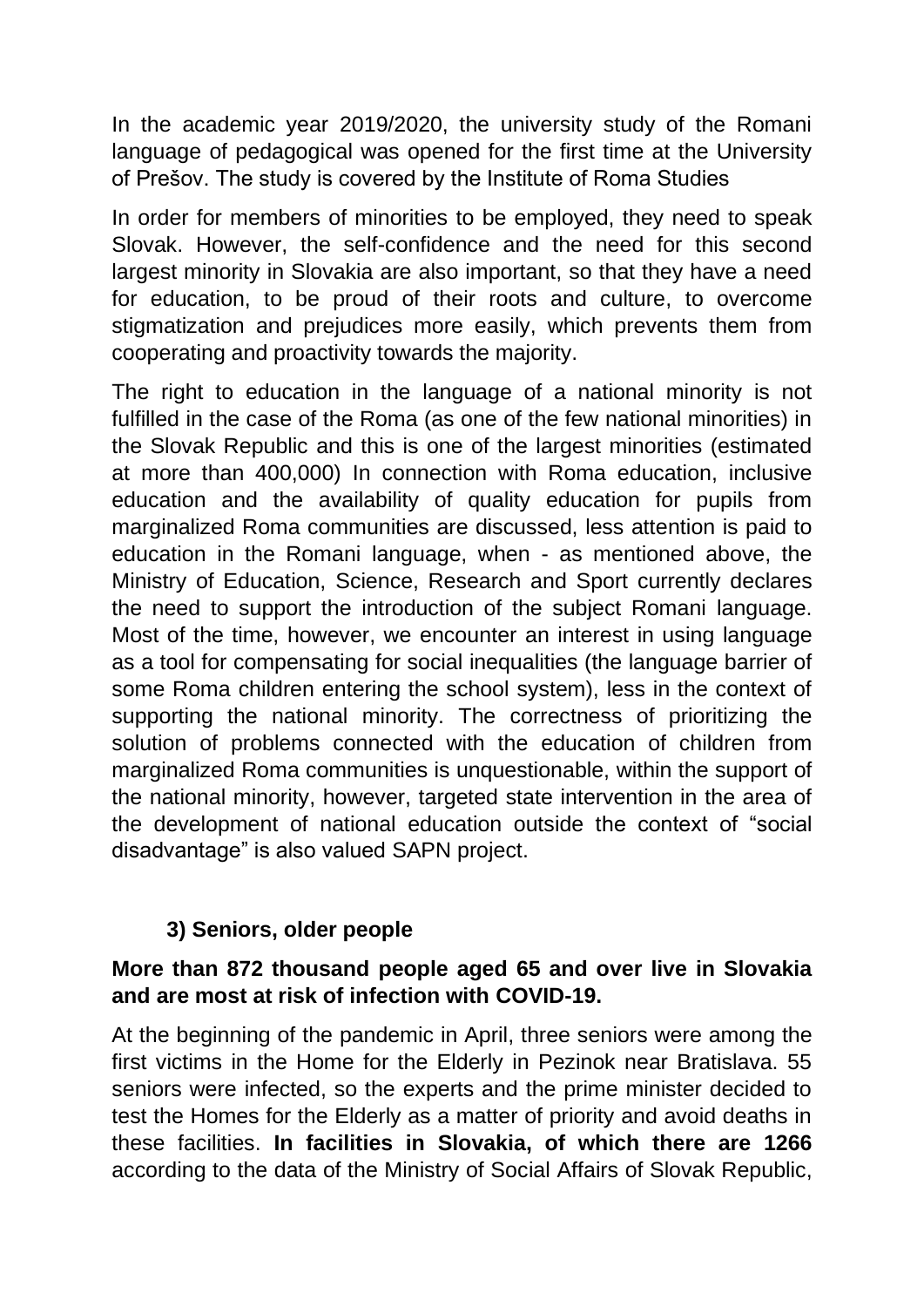**30,000 seniors live**. Of these, ¾ are clients of retirement age which means older than 63 years. There are 18,000 employees in social service homes and there can be only 1.7 people per employee.

According to a March study by the Institute of Health Policy of the Ministry of Health, up to 43% of people over the age of 70 went through the infection. Sanitary facilities have therefore adopted strict hygiene and epidemiological rules, which, while protecting seniors to some extent from infection, also restrict their freedom and normal life. In most facilities, seniors could not leave the premises to not bring the infection inside. Similarly, shopping times were determined as a precaution for seniors, when they were alone in the store and not in contact with young people who could be infectious even without symptoms. Even at this old age, it turns out to be the most important rule to be **disciplined**. Adhere to state recommendations, do not go shopping outside the premises and do not expose the entire staff to the risk that sooner or later the virus could be spread inside of the facility and people will become infected and may die in increased numbers, such as in Pezinok.

If clients need to be treated in a hospital, they have temporary clothing, from which they undress immediately upon arrival. In some facilities they canceled eating together and clients eat in their rooms. Due to their mental state, participation in activities in small 3-member groups is allowed. It does not prove to be a desirable complete isolation of clients.

A telephone number has been set up for seniors living alone if they need help with shopping and medicines. There is another phone number for information about the new coronavirus. There is also a helpline for seniors called Forum which helps them protect their rights.

The government has approved 13th pensions for pensioners, as well as free bus travel (until now, only trains were free). The highest 13th pensions will be given to the recipients with the lowest pensions. Before the election, they capped the retirement age. **It is a social package worth EUR 500 million**, which will also cover the allowance for pregnant women and children under the age of 6, pensioners and people with disabilities will not have to pay surcharges on medicines.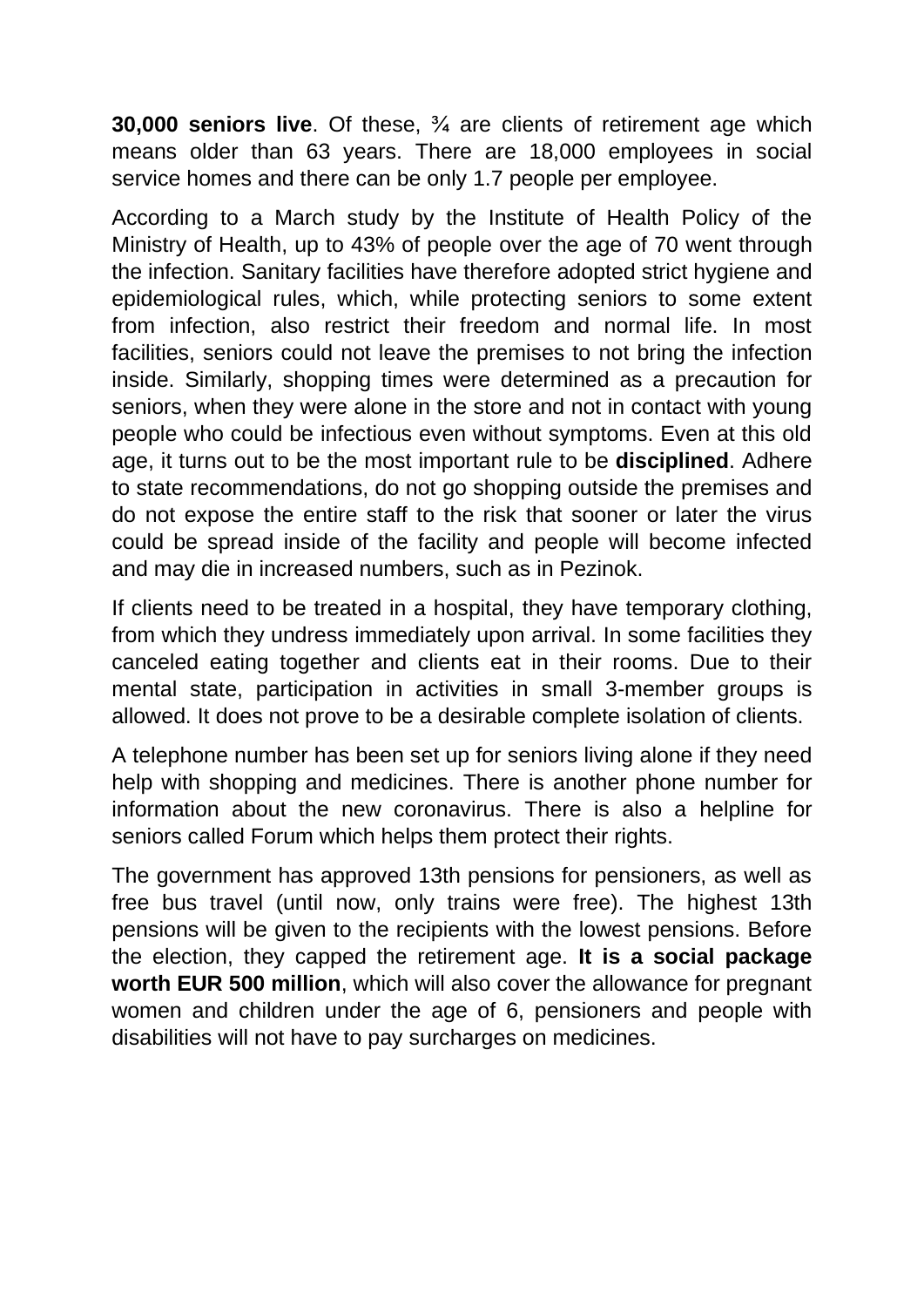# **4) Homeless people**

A facility with beds and the option of testing if necessary was set up for the quarantine of the homeless. The new government also took good care of them and prepared for the risk of infection from this possible outbreak.

We should thank professor Krčméry and his member of Tropicteam of the University of St. Elizabeth (patrons of the poor), who are still active, whether in the integration of migrants in Greece, Albania, Iraq, Bosnia and Herzegovina, but most of them help the homeless in Slovakia. Organizations such as Equity, DePaul, Dobrý Pastier, Oáza nádeje, and other help homeless people. In 6 months, no homeless person was officially infected, and the first migrant was infected only on September 2. This situation shows that in Slovakia there is no different approach to the poor and the rich at the level of health care during the second wave of the pandemic.

# **5) Rising unemployment**

**Slovakia fell into the red.** We expect that greater poverty will also affect Europe, including Slovakia, where in the case of material deprivation we are talking about an increase in the number of people in this category from the current 430,000 to something around 450,000," said Lenka Buchláková, analyst at the bank Slovenská sporiteľňa.

**Economic output declined by 12.1% year on year in the second quarter.** Compared to the first quarter, it was by 8.3% as data from the Statistical Office showed. The lowest decline in economic output so far was reflected in the second quarter of 2009, when the decline in GDP reached 6%. In terms of GDP development, the Slovak economy has reached negative numbers after more than 10 years of continuous growth since the financial crisis in 2009.

In the first three months of the year, according to Eurostat data, the Slovak economy fell by 5.2% quarter on quarter and by 3.8% year on year. In the 2nd quarter, the economic downturn was already 8.3% significantly smaller than in other European countries by 12.1%. During the second wave of the pandemic, the disrupted part of the supply could affect the automotive industry in particular, as it lacks component stocks.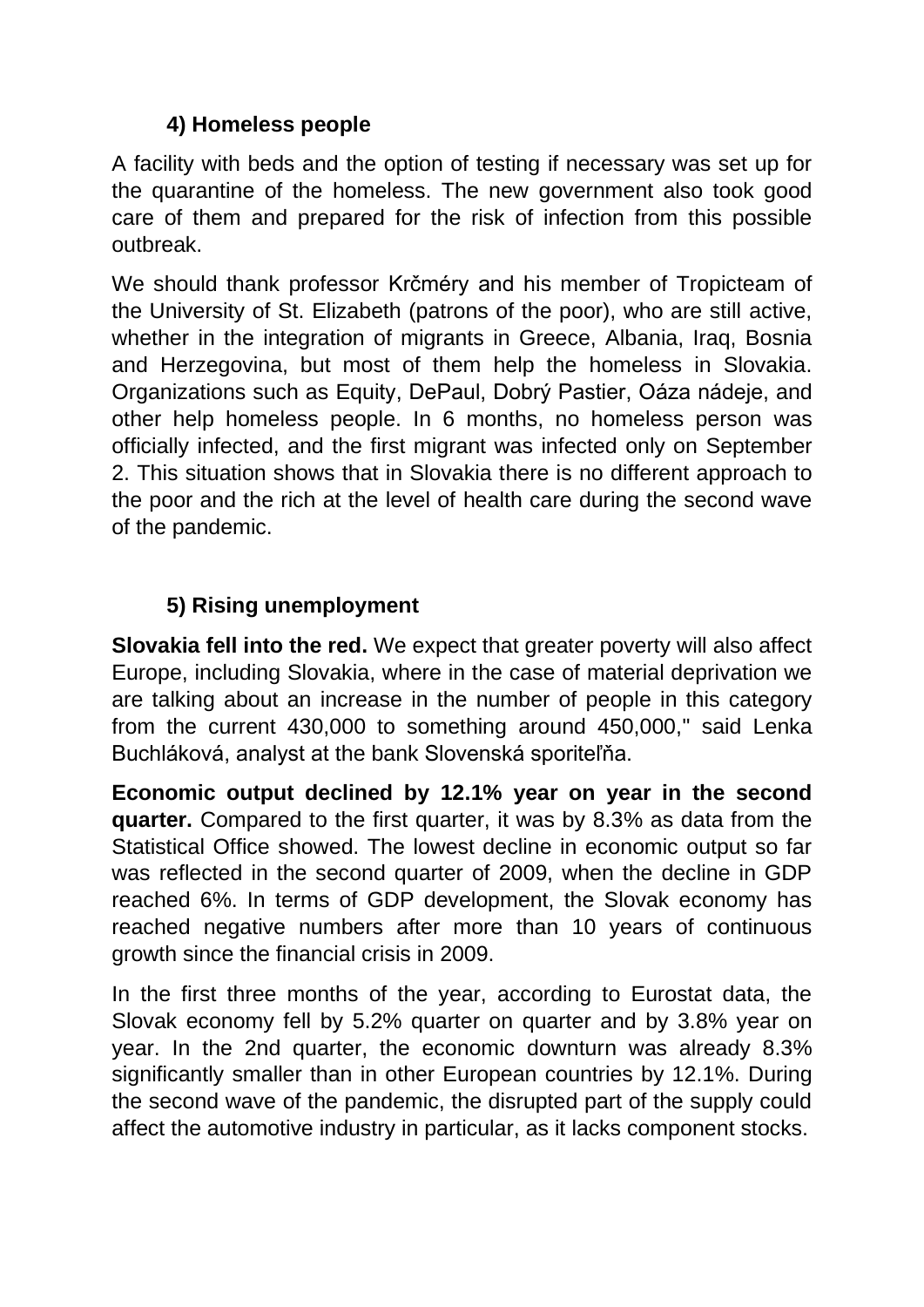**The average nominal monthly wage** in the second quarter of 2020 fell by 1.2% year on year and reached EUR 1,088, while last year it was EUR 1,101. Compared to the first quarter, the real wage decreased by 4.9%.

**Unemployment increased** by 14.7%. The last such significant growth was in 2010. It reached 6.6%, i.e. the level of 2 years ago. The highest number of unemployed people was in the **age group 35 – 49**, accounting for up to 40.6%. The services sector was hit the hardest. The impact of the coronacrisis was manifested by a rapid increase in the number of people who were **short-term unemployed** – from one to three months. Unemployment increased the most in the **Prešov Region**. It reached 12% with its fastest year-on-year growth of 2.6%. The Minister of Economy expects **redundancies of up to 20% in the state administration** (schools, hospitals, offices). In industrial regions, people work in companies for 80% of their wages and they depend on orders (especially from abroad in the automotive industry). The **lowest unemployment rate was in the Bratislava region** with 3.1%, a year ago it was 2.4%. Job offers on the Slovak job-listing portal Profesia fell by 2/3.

Businesses are **discouraged from massive redundancies by state support** and **the belief in the rapid start of production after the end of the pandemic.** There is a huge revenue shortfall in public finances (EUR 114 million was missing from the start of the pandemic in the state budget for unpaid taxes). On the one hand, the state has used loans to maintain employment, but on the other hand, it needs to get its money back into the budget in some way. The end of the so-called tax emergency is to be set for 30 September.

# Tourism

In September, **529 personal bankruptcies were declared in Slovakia,** and in the third quarter of this year their number reached 2,034 according to the analysis of CRIF - Slovak Credit Bureau s. r. o., which manages the credit registers of banking and non-banking institutions. **The biggest drop is in tourism, gastronomy, and hospitality.**  According to the Statistical Office, they fell below the level of the minimum wage. During the first wave of the pandemic, 25,000 tourism establishments stopped in Slovakia (according to the CEO of Tourism Association M. Harbuľák). 64,000 employees may also lose their jobs, with a total of approx. 160 thousand people in industry. Tourism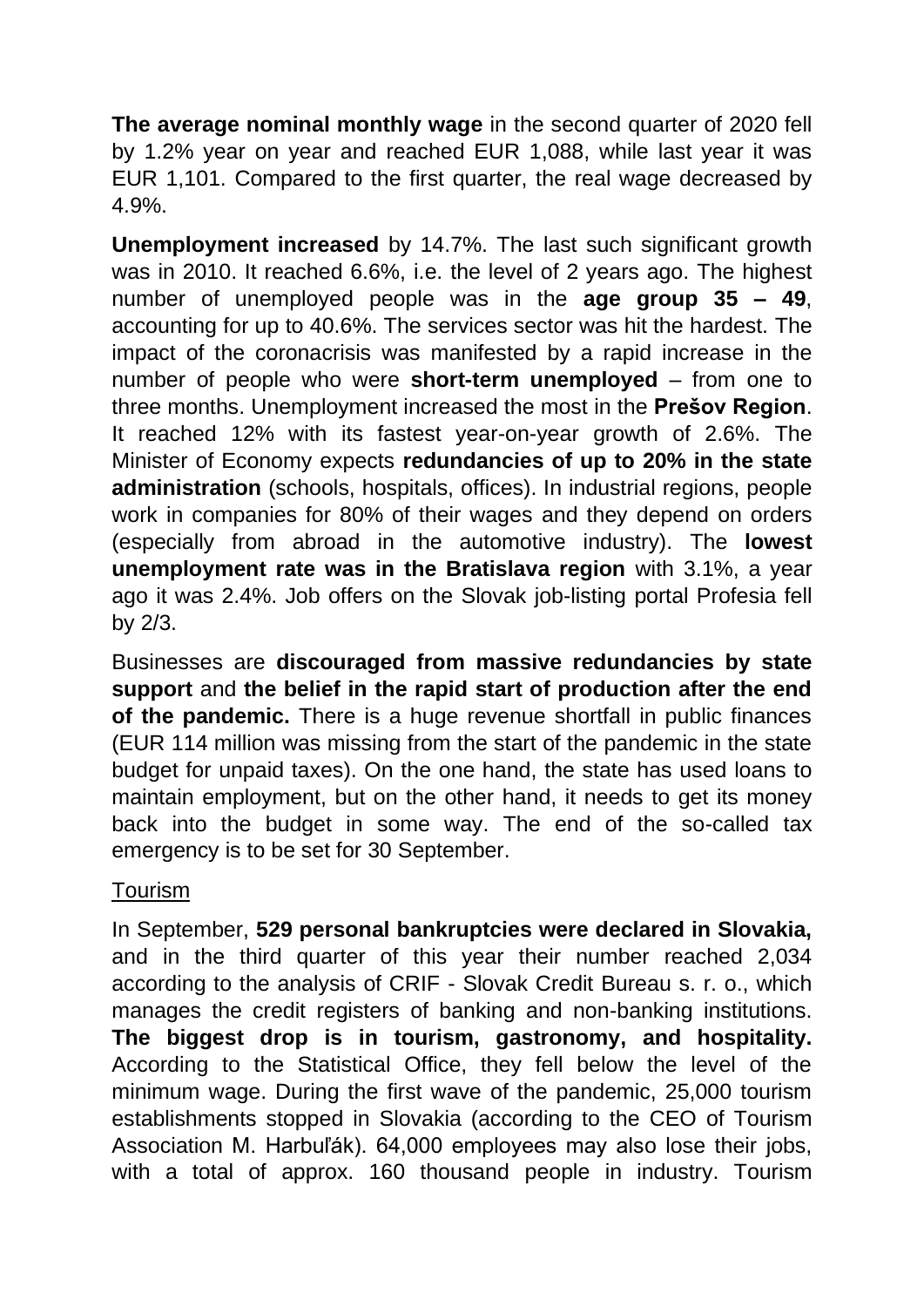accounts for about 3% of Slovak GDP. **Short-term rental providers confirmed that these were most negatively affected during the closure of the economy.** This year, revenues will fall by 40-50% for short-term rent.

The European Commission called for the gradual opening of borders in the summer. **Tourism accounts for about 10% of the EU economy.** The opening of a type with a similar and favorable epidemiological profile has also proved successful, as far as Slovakia is concerned. It has proved useful to give priority to domestic tourism and stays in nature as well. As many tourists from neighboring countries come to Slovakia, it is important to harmonize the time schedule for opening borders with neighboring countries with the provision of hygienic measurements.

#### Agriculture industry

In this situation of the pandemic, it is important, according to farmers and food producers, for Slovakia **to focus on food self-sufficiency**. This is related not only to the fertile land in Slovakia, but also to the long-term unemployment of people who worked in agriculture in poorer regions, while it also helps with reducing regional differences hand in hand with the green industry. This approach could also solve unemployment, especially in young school leavers who could gain practical experience and skills. At the same time, it concerns the protection of the environment with a healthy lifestyle without pollution (cycling, energy self-sufficiency using solar, wind energy, etc.)

### Kurzarbeit in Slovakia

Even the largest factories, such as those in the automotive industry, associated in 7 unions, spoke and called on the prime minister to help them. They employ hundreds of thousands of people and hundreds of thousands more are linked to their production through suppliers. Therefore, they chose the introduction of a priority measure, proven abroad – the German model of **kurzarbeit** (part-time work), which prevents mass redundancies. During a pandemic, when employees had to stay at home, they were still paid EUR 880 in support from Eurofunds if the worker's salary fell to 60%. There was an agreement of all social partners that this model will be implemented in our country in the future.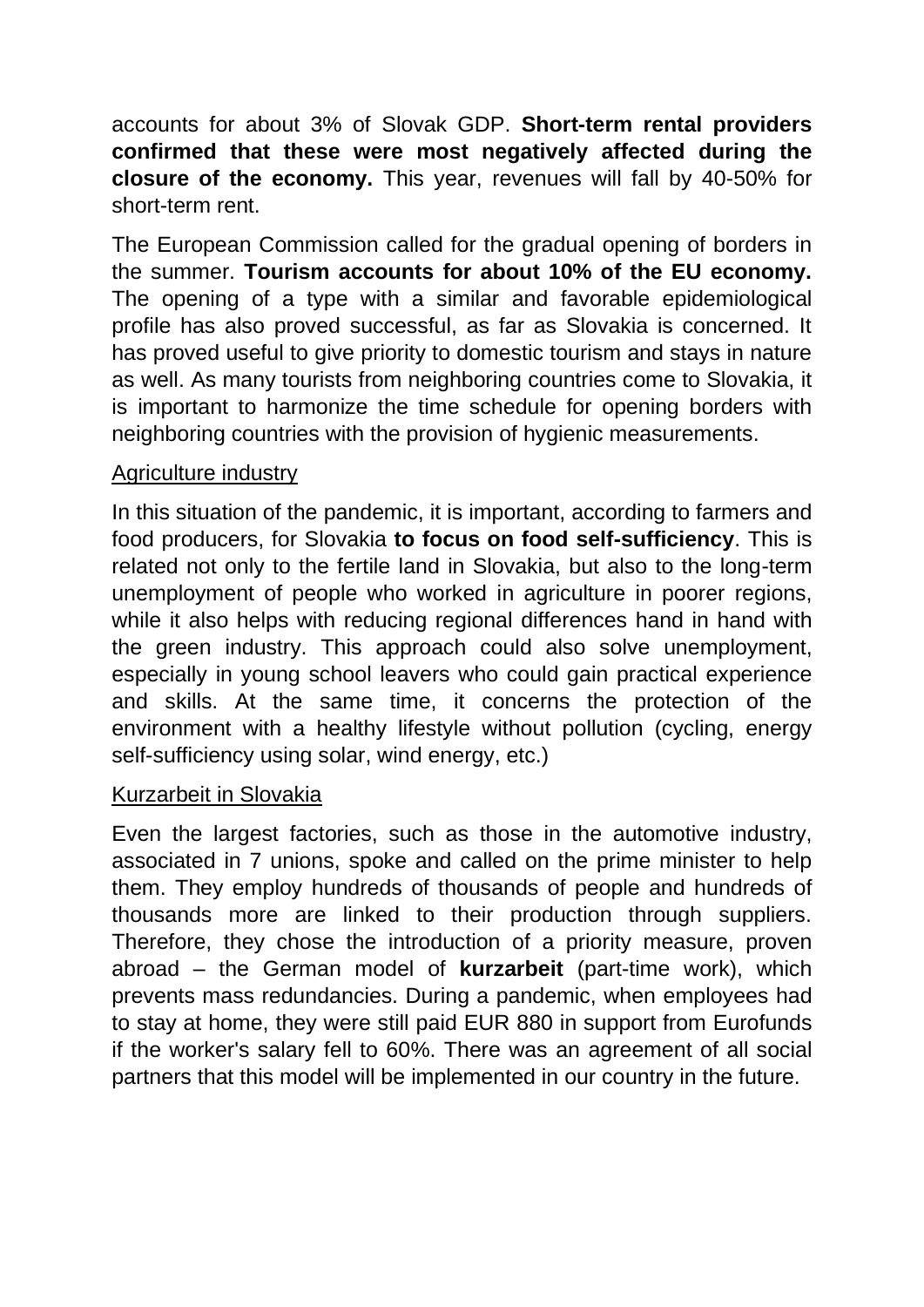# **The current system of social security support in Slovakia**

#### Minimum wage

According to the agreement of the former government and ex-Prime Minister R. Fico shortly before the election, when the minimum wage was increased to EUR 580 gross should be from 2021 increase to EUR 656 gross. The new government has increased the minimum wage since 2021 to EUR 623 gross.

#### In-work poverty

The analysis of the current impact of the **minimum wage, introduced only in 1999**, proves those who are not afraid to increase the minimum wage due to possible higher unemployment. It turned out that the increase in the minimum wage did not lead to a reduction in the number of jobs, but at the same time did not reduce in-work poverty.

*Which employers were most worried about raising the minimum wage?* – asks economist Anton Marcinčin, a former government representative for the poorest regions of Slovakia, who regularly acted as an expert on poverty during the Public Hearings organized by the Slovak Anti-Poverty Network in recent years. His article *The lower the wage - the better?* published in the daily Pravda September 21 2020 is based on an analysis published in August by the British Learning and Work Institute and Carnegie UK Trust research on the attitude of employers to future increases in the minimum wage. The research was conducted during the pandemic by statistical surveys with interesting results: 54% of employers supported the plan to increase the minimum wage to 2/3 of the middle income by 2024 and only 9% were against. 35% of employers were worried about rising unemployment (58% had the opposite view), while 52% agreed that the added value of the British economy would increase (35% had the opposite view). According to the authors**, the level of the minimum wage is important for several reasons:** wages are a basic attribute of good work as well as job safety, work intensity and the offer of work progress and training. At the same time, it is an important part of the social contract.

The pandemic brought two different conflicting views on raising the minimum wage. On the one hand, fears of a further decline in unemployment, on the other hand, the increased need to ensure the basic functioning of society, which often performs the worst paid professions. More than  $\frac{1}{4}$  employees received low wages in sectors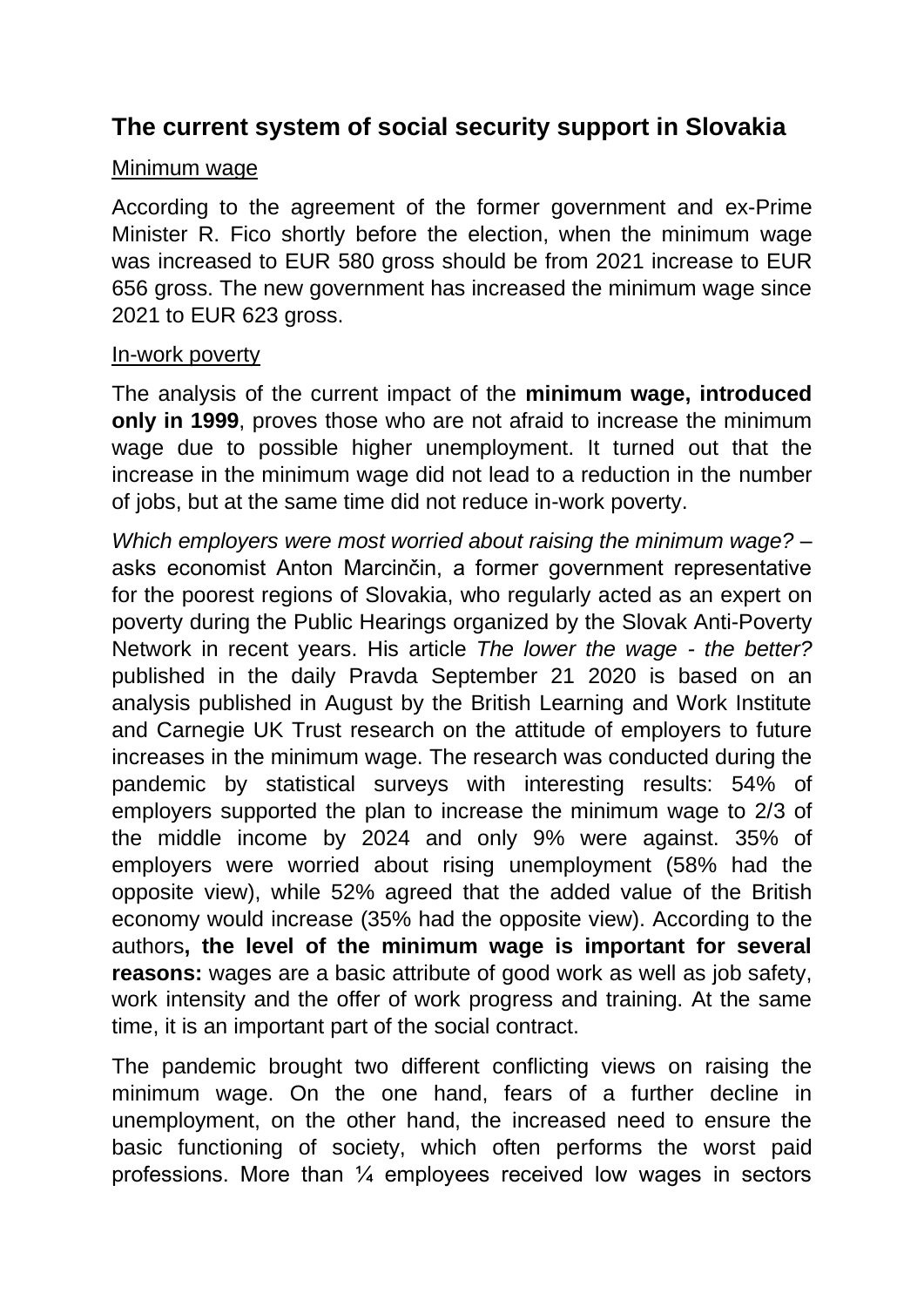such as restaurants, hotels, leisure activities, health services, industry and retail, and companies with 10-49 employees.

People want the government to **invest in working poverty** – employers expect the government to support investment in skills and training (37%), temporary reductions in taxes (33%) and advice on introducing a minimum wage (31%). Low-wage companies agreed on the need to reduce levies and taxes (49%) and to support skills and training (39%).

#### Living wage

From 1 July 2020, the minimum income has risen to **EUR 214.83. It increased by EUR 4.63.** (In the years 2013 – 2017, it stagnated at the level of EUR 198.09). Most follow-up benefits will increase from January 2021. Minimum pensions will increase by EUR 26 and more. Contributions for parents, a tax bonus for a child or help in material need (minimum income) will also increase by a few euros. The living wage is an amount that even executors cannot reach.

#### Assistance in material need

People whose monthly income does not exceed the living wage are entitled to this allowance. **The amount of the allowance is then graduated according to how many people live in the household.** An individual without children will be entitled to **EUR 67.80** from January 2021. A single parent with 1 to 4 children will be entitled to EUR 129 and the state will add less than 3 euros to them from January 2021. The state will provide the highest benefit to a couple with more than five children in the household, namely EUR 237.70.

**Tax bonus per child** was adjusted according to the age of the child last year. It was doubled for a child under 6 years of age. A child under 6 means EUR 45.44, for an older child there is an income tax relief of EUR 22.72. From 1 January 2021, the tax bonus for a child under 6 years of age will increase to EUR 46.44 and for an older child to EUR 23.22. Only one of the parents can claim the tax bonus per month or once a year. They are entitled to it after the birth of a child. **The child allowance** is EUR 24.95 per month. From January 2021, it will increase to 25.50 euros. From January 2021, **the parental allowance will increase** from the current EUR 226.20 to EUR 275.90. A parent who takes care of a child under the age of 3 and stops receiving maternity allowance is entitled to parental allowance. From January, the parent who received the maternity leave will be entitled to EUR 378.10. As many as 350,000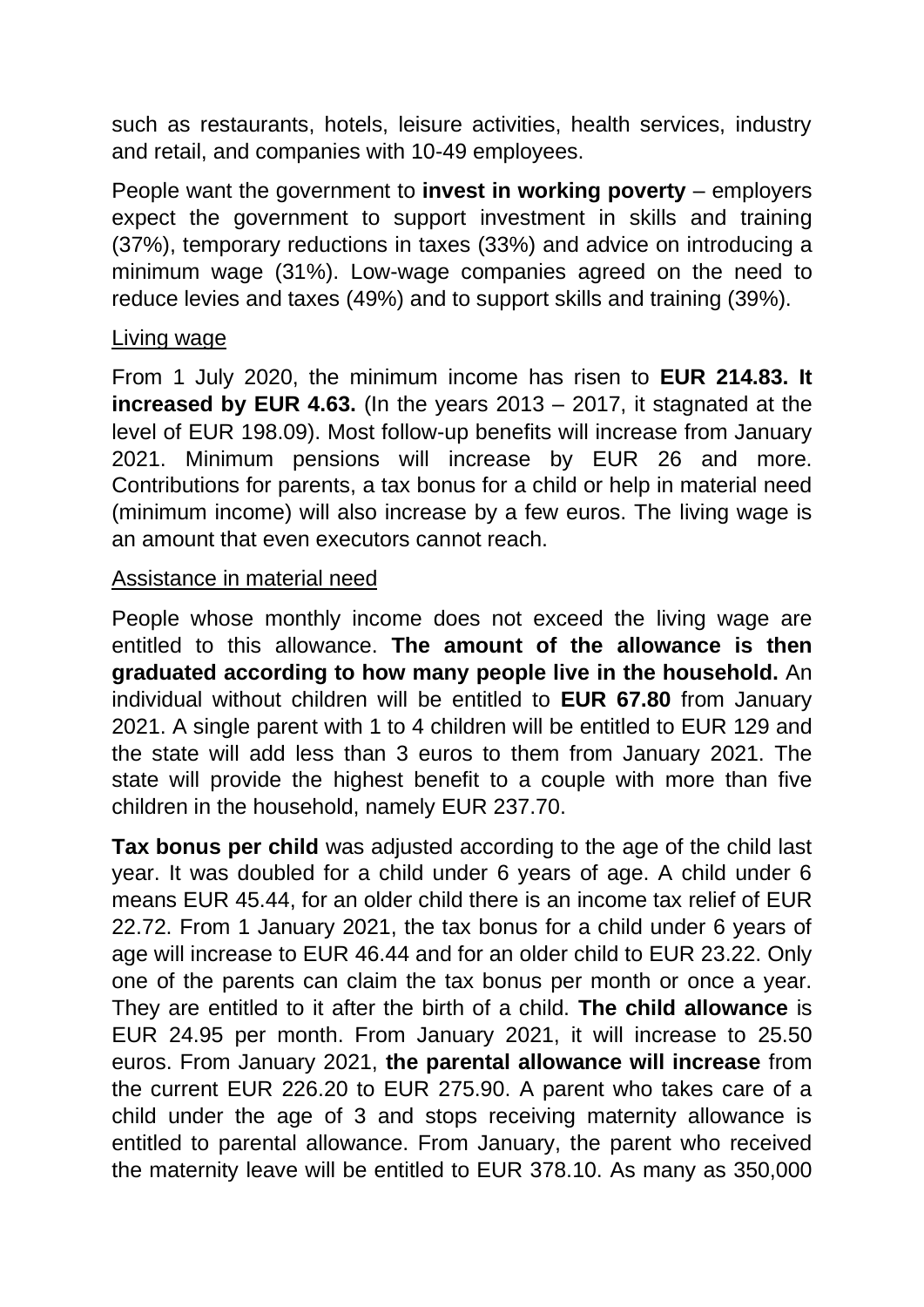single parents and children live in **single-parent households** according to the census in 2011. **The non-taxable part** is 21 times the living wage and it is now EUR 4414.20 (annual amount) and will increase to EUR 4511.43.

#### Gender pay gap

According to the Statistical Office, Slovak women earn EUR 283 less than men and last year, **women earned 20.2% less than their male colleagues.** "Among the factors that result in the slower growth of women's wages are, in particular, education and representation in individual low or high-income economic activities," said Ivan Chrappa, CEO of the Department of Labor Statistics and Education of the Statistical Office. Gross hourly wage for men is EUR 8.25, while for women it is EUR 6.86. Net monthly salary for men is EUR 1046 and women EUR 847.

Even more visible are the differences in rewards. **Men receive 45% more in bonuses than women.** Slovakia is still one of the countries with the highest gender pay gap. According to Eurostat, the EU average is 14.8%. According to Zdenka Kollárová, wage differences also influence prejudices about the suitability of the male and female to perform certain jobs. It is related to career advancement, maternity and parental responsibilities.

Jana Glasová, an analyst at Post Bank, also sees the social stereotypes (such as a man is still considered a breadwinner in Slovakia) as the reason behind the lower salaries of women. In Slovak society, housework and childcare are still referred to as feminine attributes. Women often choose part-time work, as well as prioritizing childcare over a career, which is why they do not often hold, for example, managerial and better paid positions. Earnings also vary by region. Women in the Bratislava, Trenčín and Žilina regions earn almost 1/4 less. Age also plays a role in differences. **The most visible scissors begin to open between the sexes after the age of 35, when they have children and take care of them.** In the 25 – 30 age group, women earn "only" 12% less than men.

**However, the gap between the total wages of women and men in Slovakia has been narrowing in recent years. In 2008, it fell from 25.3% to 20.2% last year. The EU average is 14.8%.**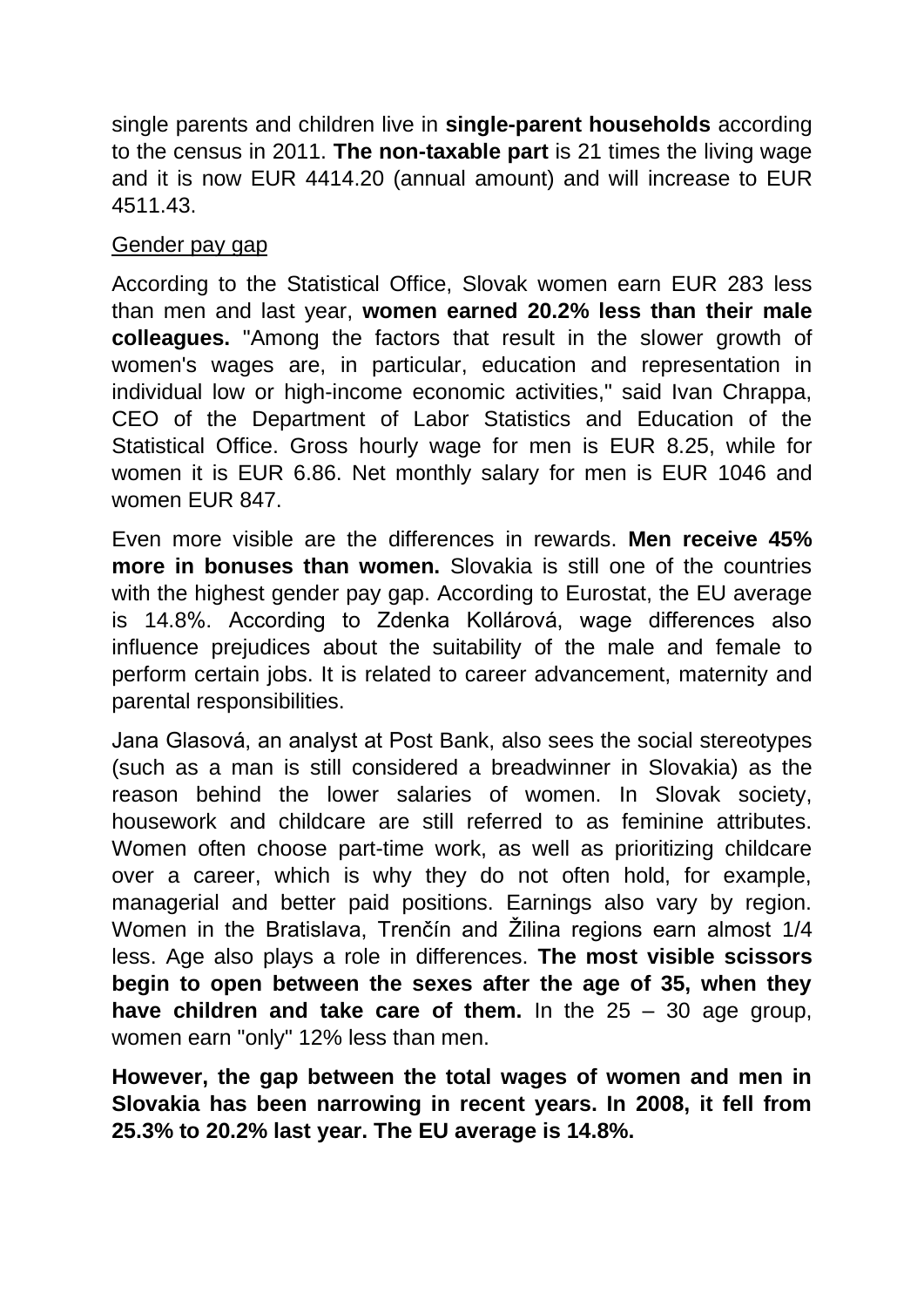#### Minimum pensions

**The minimum monthly pension** in 2020 is **EUR 334.30**. From 1 January 2021, the minimum monthly pension will be increased to **EUR 360.40**. Total 216,000 people receive a minimum pension.

More than 1.4 million pensioners will receive more money in January 2021 thanks to the regular valorisation of pensions. The minimum amount by which pensions will be increased is EUR 9.4. Early retirement pensions will increase by at least EUR 9.10 and disability pensions with a rate of decline in ability to work up to 70% by EUR 4.40. If a person has a rate of decline in the ability to work by more than 70%, the pensioner will receive an added EUR 7.80. Widows and widowers will receive 6 euros. Year-on-year growth in consumer prices for the first half of 2020, based on data published by the Statistical Office, was 2.6%. **More than 1.51 million pensioners out of more than 1.7 million paid pensions will increase by pension inflation**, i.e. by 2.6%.

The minimum pensions for 216 thousand of their recipients will not increase from the beginning of the next year 2021, they will remain at the same level as at present. The basic amount of the minimum pension will be disconnected from the average wage in Slovakia. In Slovakia, we will also renew **the consideration of only the so-called qualified years of retirement in assessing entitlement to a minimum pension.** Thus, in terms of entitlement to the minimum pension, only those years of insurance will be considered for which he or she earned at least 24.1% of the average wage per month in gross monthly income.

In Slovakia, there is a problem that in most cases **women have 20% lower pensions.** This is one of the reasons why SAPN appreciates the efforts of the new government and Minister of Labor Krajniak for pension reform, which should include that working adults should contribute to parents for a better pension.

Among the most effective information and awareness-raising tools is POVERTY WATCH, an annual publication funded by the European Commission through EAPN. Each national network of EU Member States will prepare an analysis to shed light on the internal conditions of poverty and social exclusion, through the collection of statistics and direct testimony.